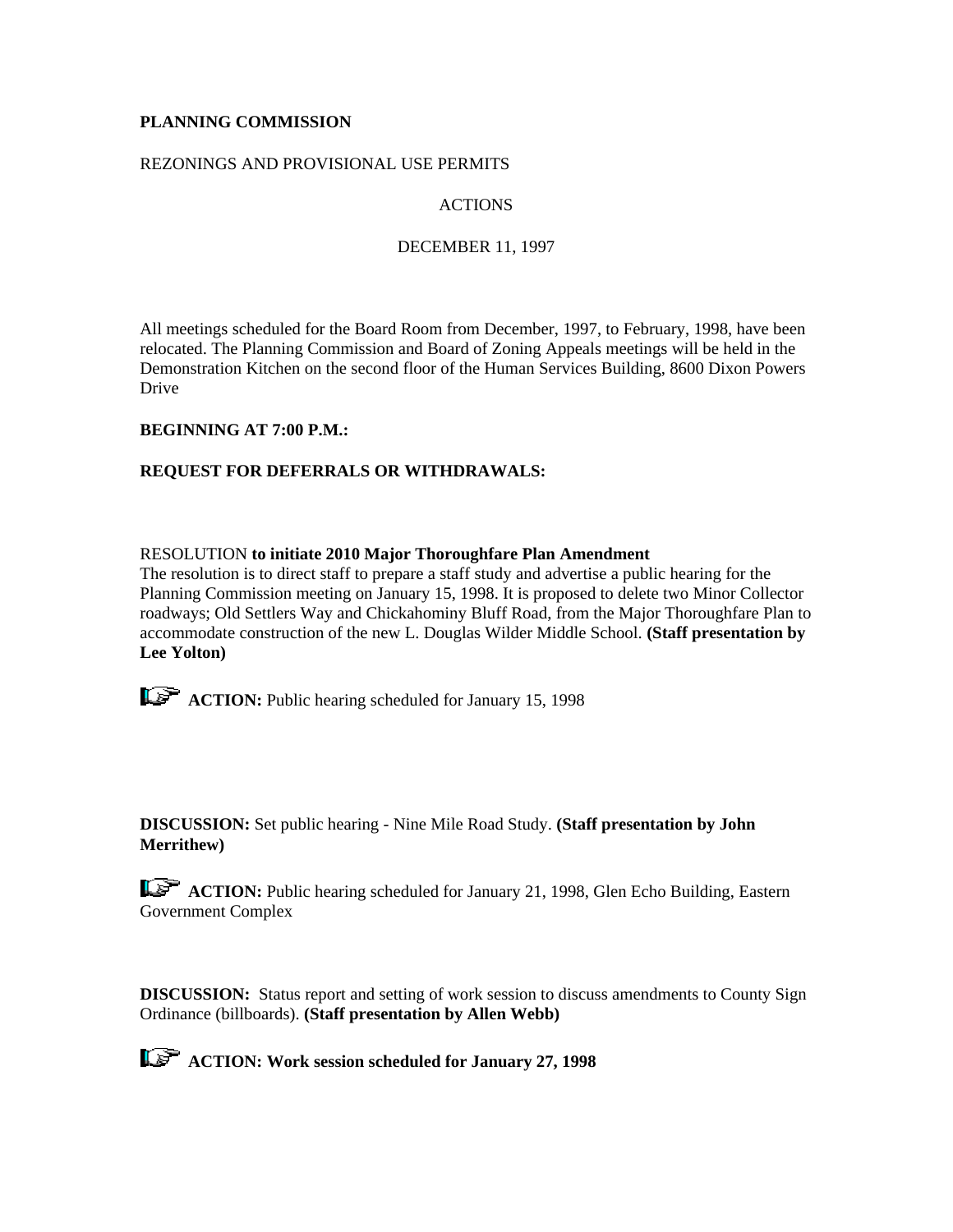**SUBDIVISION** *(Deferred from the November 25, 1997, Meeting)* **Tree of Life Subdivision (November 1997 Plan)**

**Kevin L. Floyd, P.E., L.S. for Tree of Life, LLC: The 5.4 acre site is located on both sides of Favero Road at its intersection with North Gayton Road. The zoning is A-1, Agricultural District. County water and sewer. 2 Lots (Three Chopt)**

**The staff recommends conditional approval subject to the annotations on the plans, the standard conditions for subdivision served by public utilities, and the following additional conditions are recommended:**

**12. The limits and elevation of the 100 year frequency flood shall be conspicuously noted on the plat and construction plans and labeled "Limits of 100 Year Floodplain." Dedicate floodplain as a "Variable Width Drainage & Utility Easement." (Staff Report by Mikel Whitney)**



# **THREE CHOPT:**

#### *Deferred from the November 13, 1997 Meeting:*

**C-79C-97 Jay M. Weinberg for Summit Properties: Request to conditionally rezone from A-1 Agricultural District to O-2C Office District (Conditional), RTHC Residential Townhouse District (Conditional) and R-5C General Residence District (Conditional), Parcels 58-A-3, 4, 5, 6, 6A and 31, containing 48.9 acres, located on the north line of Three Chopt Road approximately 440' west of its intersection with Gaskins Road. Office, townhouses and apartments are proposed. Uses will be controlled by proffered conditions and zoning ordinance regulations. The RTH District permits densities up to 9.0 units gross density per acre and the R-5 District permits densities up to 14.52 units gross density per acre. The Land Use Plan recommends Environmental Protection Area, Office and Urban Residential development, 3.4 to 6.8 units net density per acre. (Staff presentation by John Merrithew)**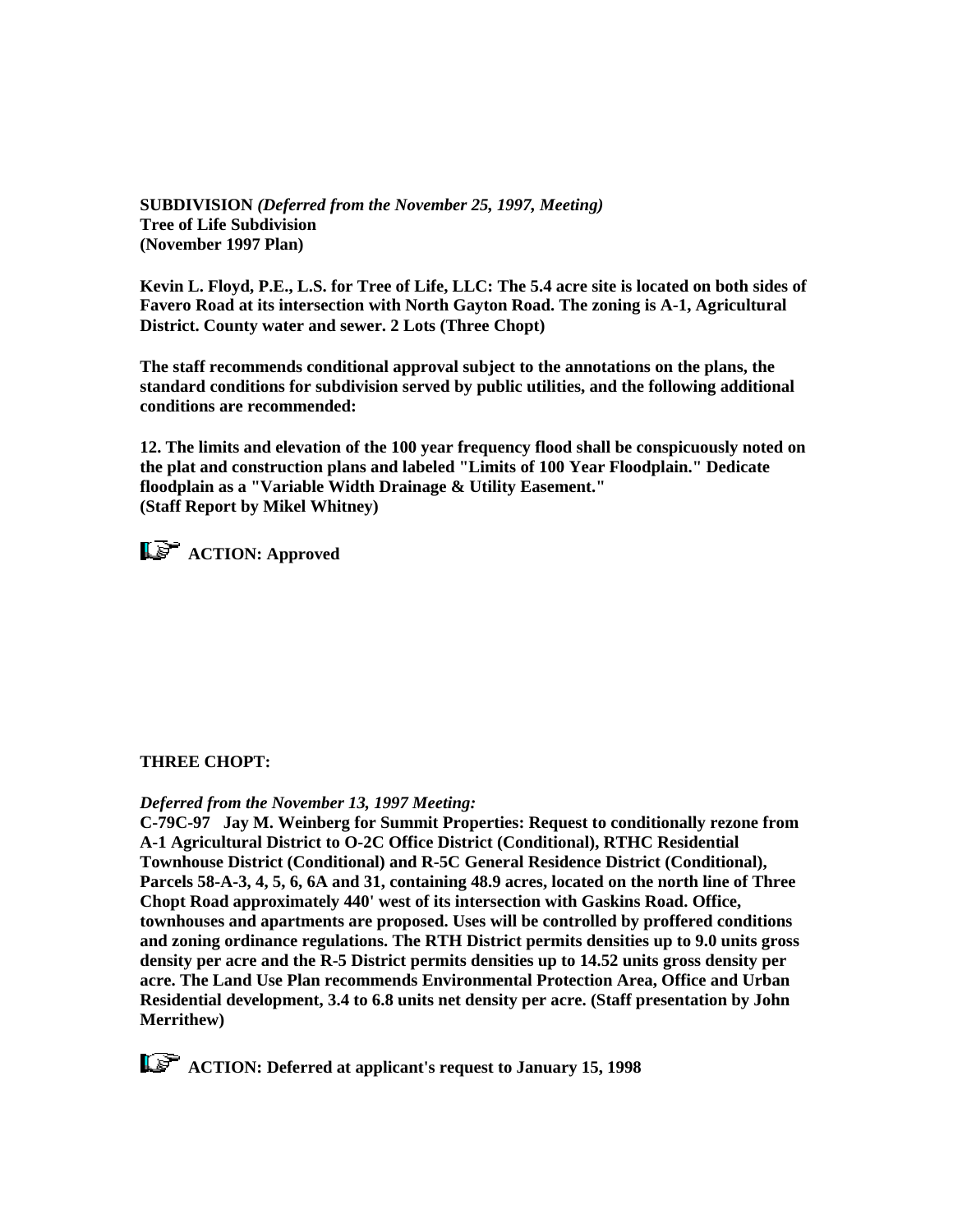### *Deferred from the November 13, 1997 Meeting:*

**C-80C-97 Gibson M. Wright for Dominion Land & Development Partnership: Request to conditionally rezone from A-1 Agricultural District to R-3C One Family Residence District (Conditional), Parcel 9-A-26 and part of Parcel 9-A-37, containing 17.05 acres, located on the north line of Nuckols Road approximately 350' southwest of its intersection with Wyndham Lake Drive. A residential subdivision is proposed. The R-3 District permits densities up to 3.96 units gross density per acre. The Land Use Plan recommends Environmental Protection Area and Suburban Residential 1 development, 1.0 to 2.4 units net density per acre. (Staff presentation by Nancy Gardner)**

*<u>ACTION:</u>* **Recommended for approval** 

**C-82-97 Gene B. Holman for Hearthside Builders: Request to rezone from A-1 Agricultural District to O-2 Office District, Parcel 56-A-45 containing 1.0 acre located on the north line of Church Road approximately 770' east of Pump Road. An office use is proposed. The use will be controlled by zoning ordinance regulations. The Land Use Plan recommends Suburban Residential 2 development, 2.4 to 3.4 units net density per acre. (Staff Presentation by Lee Yolton)**

 **ACTION: Deferred to January 15, 1998**

**C-83C-97 Glenn R. Moore for Costen Floors, Inc.: Request to conditionally rezone from O-2C Office District (Conditional) and A-1 Agricultural District to M-1C Light Industrial District (Conditional), Parcels 48-A-70B, 58-A-21C and 58-A-22 containing 8.6 acres located at the northeast corner of Mayland Drive and Stillman Parkway (also borders Pemberton Road). Office/distribution uses are proposed. The use will be controlled by proffered conditions and zoning ordinance regulations. The Land Use Plan recommends Office development. (Staff Presentation by Lee Yolton) (Deferral requested to February 12, 1998)**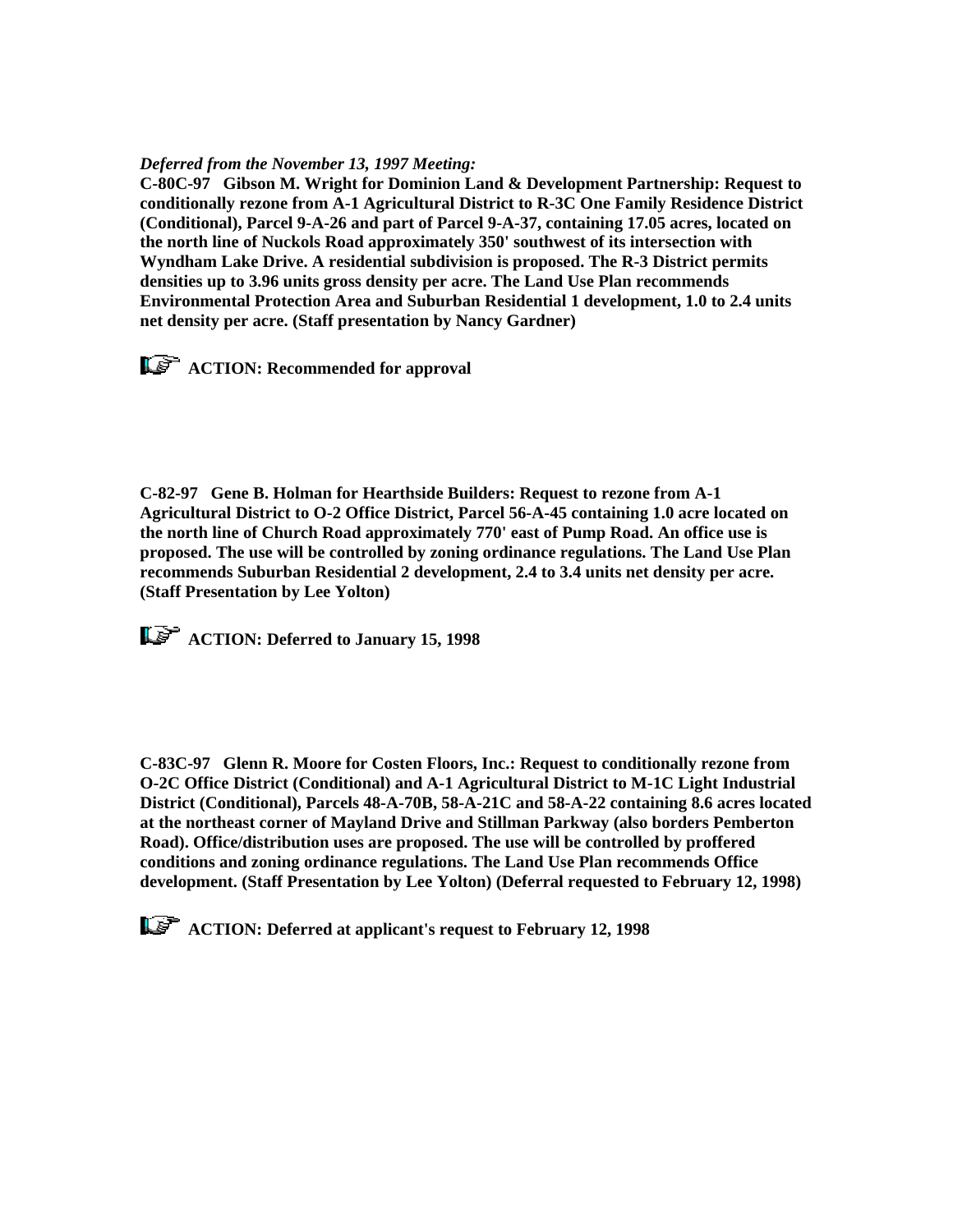**C-84C-97 Robert M. Atack for Atack Waterfront L.L.C.: (Request to conditionally rezone from A-1 Agricultural District to R-3AC One Family Residence District (Conditional), Parcel 8-A-17 containing 6.82 acres located on the east line of Shady Grove Road approximately 1,200' north of Hames Lane (5273 Shady Grove Road). A residential subdivision is proposed. The R-3A District permits densities up to 4.58 units gross density per acre. The Land Use Plan recommends Suburban Residential 2 development, 2.4 to 3.4 units net density per acre, and Environmental Protection Area. (Staff Presentation by Lee Yolton)**

 **ACTION: Deferred at applicant's request to March 12, 1998**

# **TUCKAHOE:**

**NONE.** 

# **VARINA:**

# *Deferred from the October 9, 1997 Meeting:*

**C-67C-97 Scott D. Stolte for Pendragon Development Company: Request to conditionally rezone from A-1 Agricultural District to R-2AC One Family Residence District (Conditional), Parcel 238-A-31, containing 86.31 acres, located on the west line of I-295 approximately 1,600' north of its intersection with New Market Road (State Route 5). A residential subdivision is proposed. The R-2A District permits densities up to 3.23 units gross density per acre. The Land Use Plan recommends SR 1 Suburban Residential 1 development, 1.0 to 2.4 units net density per acre, Office and Environmental Protection Area. (Staff presentation by Mark Bittner)**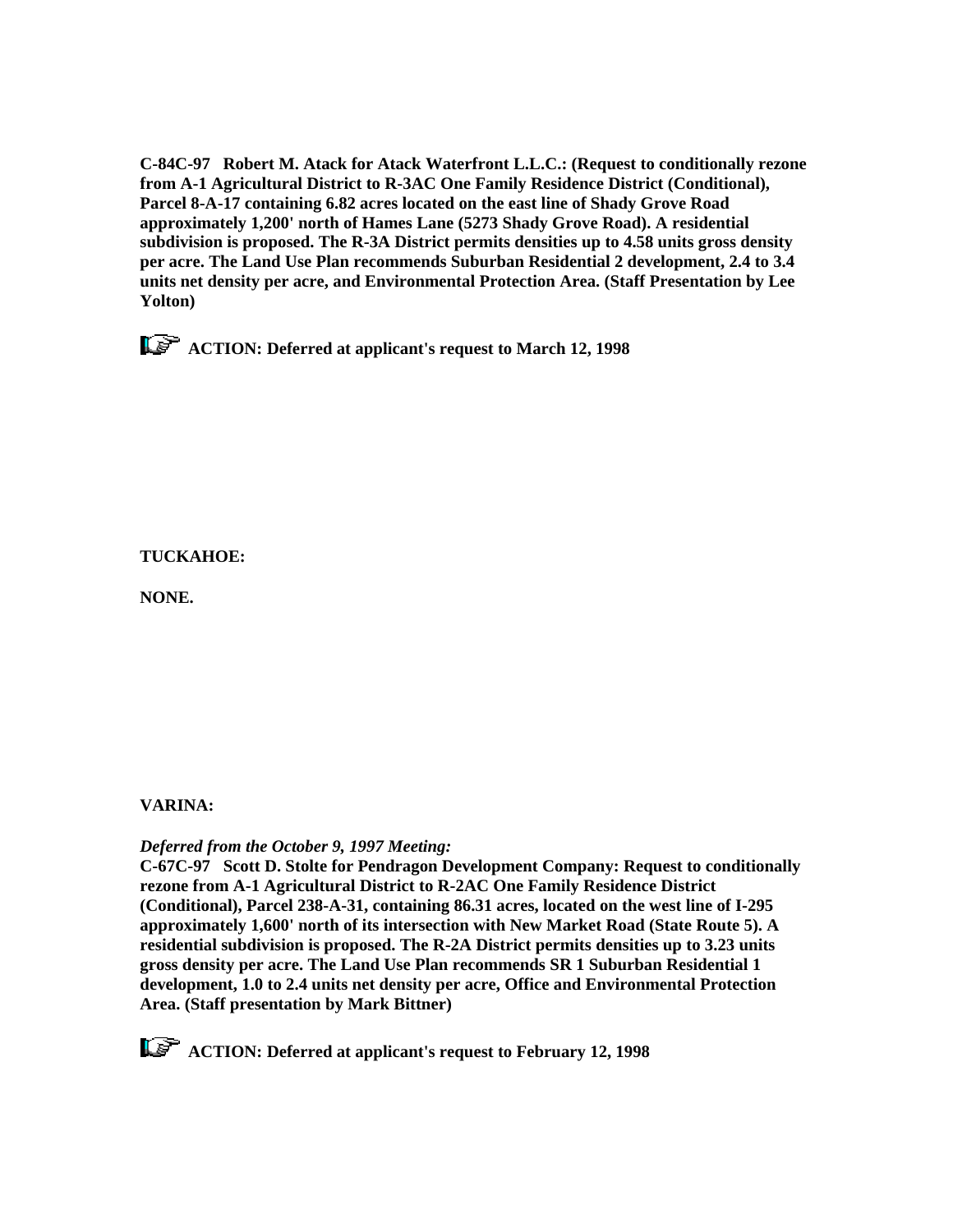### *Deferred from the November 13, 1997 Meeting:*

**C-51C-97 Philip deB. Rome for Sauer Properties, Inc.: Request to conditionally rezone from A-1 Agricultural District to M-1C Light Industrial District (Conditional), Parcels 193- A-24 and 31, containing 81.30 acres, located on the southeast corner of Laburnum Avenue and Seven Hills Boulevard. The site is also in the Airport Safety Overlay District. Industrial development is proposed. The use will be controlled by proffered conditions and zoning ordinance regulations. The Land Use Plan recommends Planned Industrial development for this site. (Staff presentation by John Merrithew)** 

 **ACTION: Deferred at applicant's request to December 16, 1997**

### *Deferred from the November 13, 1997 Meeting:*

**C-55C-97 Philip deB. Rome for Sauer Properties, Inc.: Request to conditionally rezone from A-1 Agricultural District and M-1 Light Industrial District to M-2C General Industrial District (Conditional), Parcels 193-A- 25, 26 and 194-1-A-1 and 2 (Seven Hills Industrial Center), containing 45.23 acres, located on the southeast corner of Seven Hills Boulevard and Miller Road. The site is also in the Airport Safety Overlay District. Industrial development is proposed. The use will be controlled by proffered conditions and zoning ordinance regulations. The Land Use Plan recommends Planned Industrial development for this site. (Staff presentation by John Merrithew)** 

 **ACTION: Deferred at applicant's request to December 16, 1997**

**C-85C-97 Engineering Design Associates for Godsey & Son, Inc.: Request to conditionally rezone from M-1C Light Industrial District (Conditional) to M-2C General Industrial District (Conditional) part of Parcel 194-A-53 containing 7.165 acres located on the south line of Charles City Road approximately 3,168' east of Monahan Road. A contractor's office/shop is proposed. The use will be controlled by proffered conditions and zoning ordinance regulations. The site is also within the ASO Airport Safety Overlay District. The Land Use Plan recommends Planned Industrial development. (Staff presentation by Jim Lehmann)**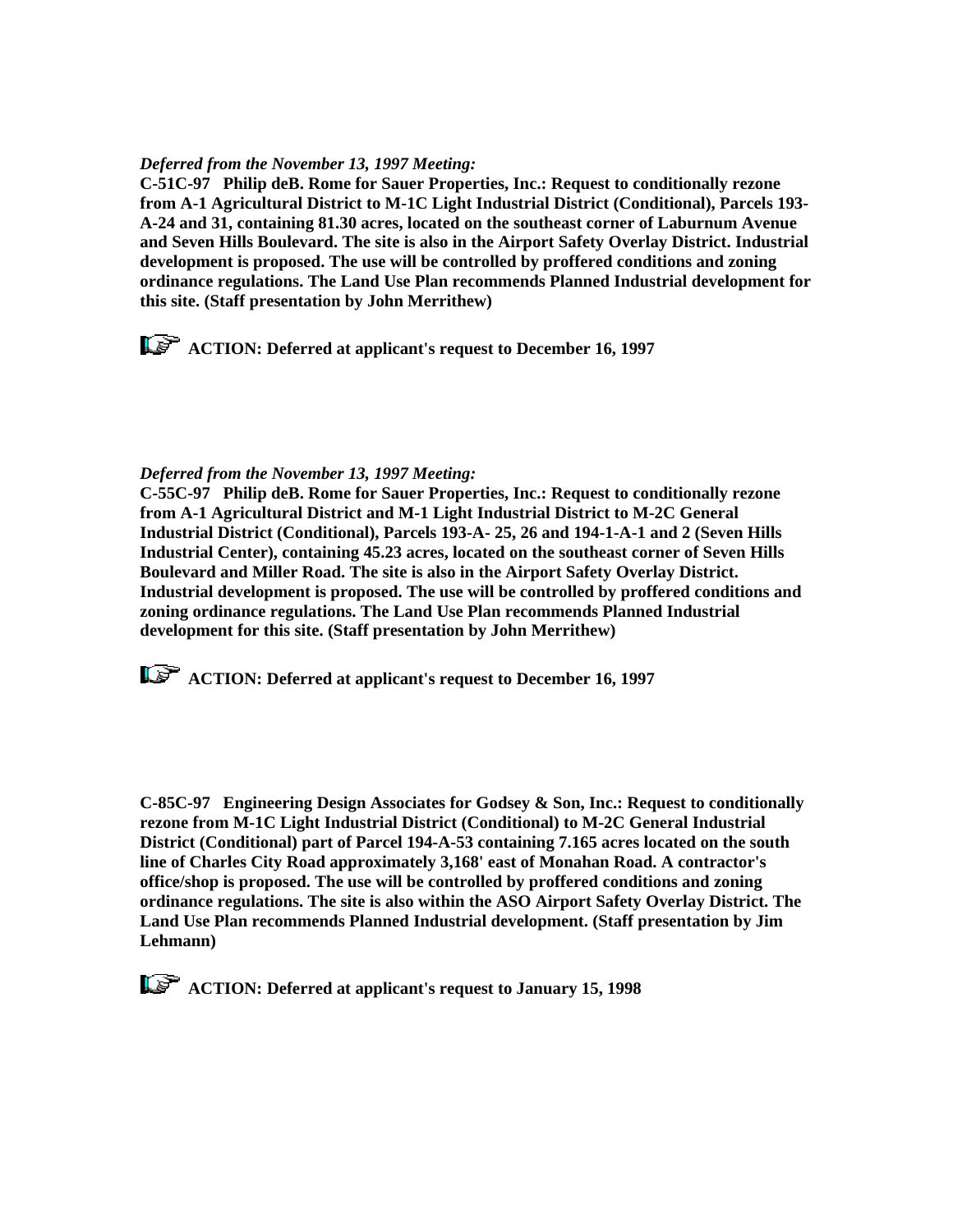**P-17-97 Howard Martin for Nextel Communications, Inc.: Request for approval of a provisional use permit in accordance with Sections 24-95 (a) and 24-122.1 of Chapter 24 of the County Code in order to construct and maintain a 150' high monopole wireless communications tower, a 10'x20' communications shelter and space for additional users on part of Parcel 173-A-5, containing 2,500 sq. ft., located at the northwest corner of the intersection of Lewis and Eubank Roads (5450 Lewis Road). The site is zoned M-1 Light Industrial District and Airport Safety Overlay District. (Staff Presentation by Jim Lehmann)**

*ACTION: Recommended for approval* 

**P-18-97 AAT Communications, Corp.: Request for approval of a provisional use permit in accordance with Sections 24-95 (a) and 24-122.1 of Chapter 24 of the County Code in order to construct and maintain a 199' high communications tower, designed for collocation of wireless communication antenna, and ground shelter on part of Parcel 214-A-70, containing 5,000 sq. ft., located on the west line of South Laburnum Avenue approximately 2,360' north of New Market Road (7030 South Laburnum Avenue). The site is zoned A-1 Agricultural District. (Staff Presentation by Jim Lehmann)**

*<b>ACTION:* Recommended for approval

**BEGINNING AT 8:00 P.M.:**

**VARINA:**

**C-86C-97 Gloria L. Freye for Exxon Company, USA: Request to conditionally rezone from A-1 Agricultural District to B-2C Business District (Conditional), Parcel 237-A-114 containing 3.823 acres located at the southeast corner of the intersection of New Market and Strath Roads. A convenience store with fuel pumps is proposed. The use will be controlled by proffered conditions and zoning ordinance regulations. The Land Use Plan recommends Rural Residential development, not exceeding 1.0 unit net density per acre. (Staff presentation by Mark Bittner)**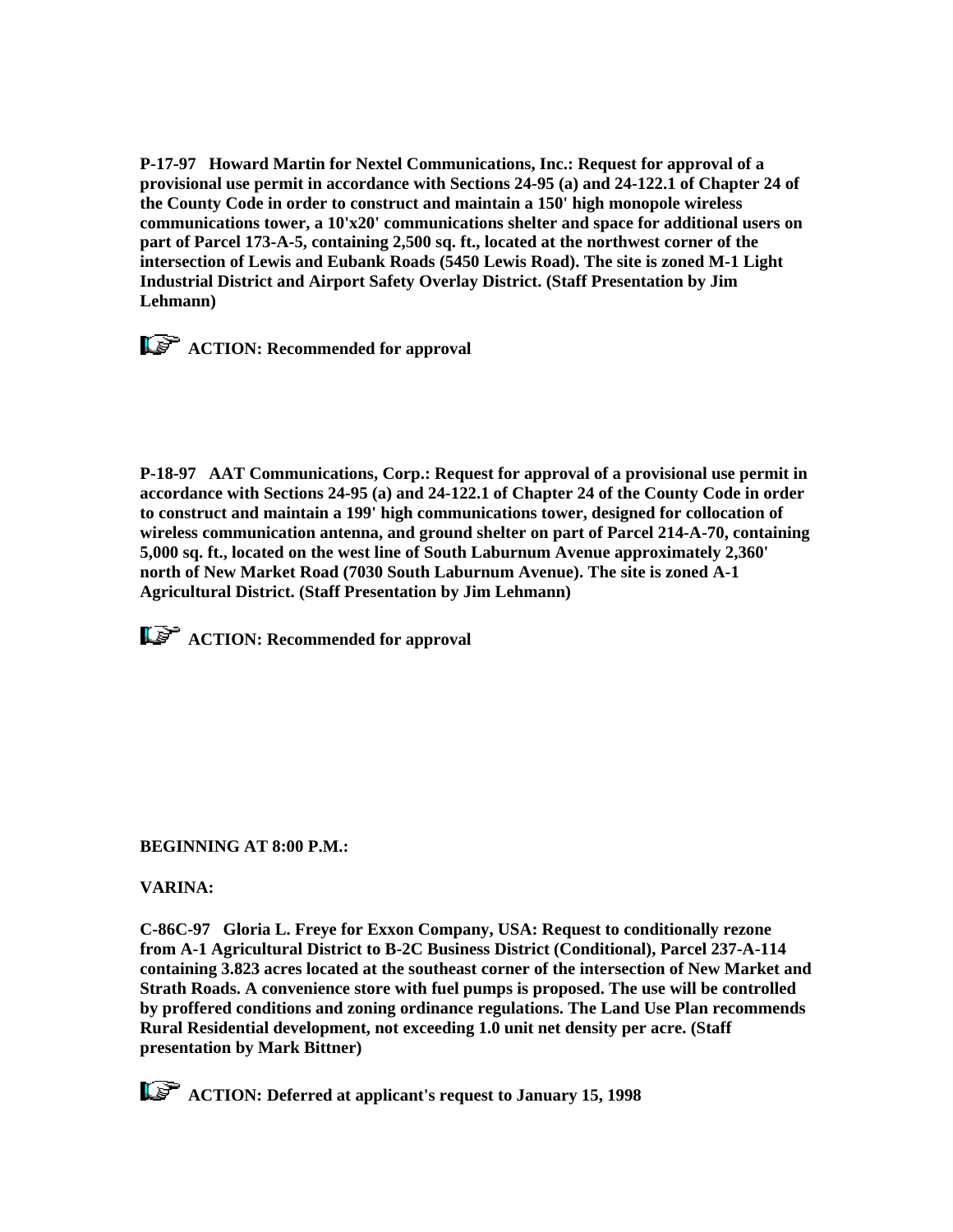### **BROOKLAND:**

*Deferred from the November 13, 1997 Meeting:*

**C-81C-97 Christopher T. McGee for Springfield Land Development Group, c/o Sonny Haynes, Haynes Jeep Eagle: Request to conditionally rezone from A-1 Agricultural District to B-3C Business District (Conditional) Parcels 49-A-33 and 34, containing 4.012 acres, located at the northeast corner of Springfield Road and Huron Avenue. An automobile and truck storage lot is proposed. The use will be controlled by proffered conditions and zoning ordinance regulations. The Land Use Plan recommends Suburban Residential 1 development, 1.0 to 2.4 units net density per acre. (Staff presentation by Nancy Gardner)**

 **ACTION: Deferred at applicant's request to February 12, 1998**

**C-87C-97 David E. Johnson for Randall S. Jensen: Request to conditionally rezone from B-1 Business District to B-2C Business District (Conditional), Parcel 51-10-1-21 (Laurel Dell Subdivision), containing 0.32 acre located on the south line of Hungary Road, approximately 150' west of Woodman Road (2305 Hungary Road). An indoor recreation facility/model race track is proposed. The use will be controlled by proffered conditions and zoning ordinance regulations. The Land Use Plan recommends Commercial Concentration. (Staff presentation by John Merrithew)**

**ACTION: Recommended for denial** 

**C-88C-97 Henry L. Wilton for Wilton Investment Corp.: (Request to conditionally rezone from A-1 Agricultural District to R-3AC One Family Residence District (Conditional), Parcel 50-A-18 containing 0.857 acres located on the south line of Hungary Road, approximately 932' east of Walton Farm Drive. A residential subdivision is proposed. The R-3A District permits densities up to 4.59 units gross density per acre. The Land Use Plan recommends Suburban Residential 2 development, 2.4 to 3.4 units net density per acre. (Staff presentation by John Merrithew)**

*ACTION: Recommended for approval*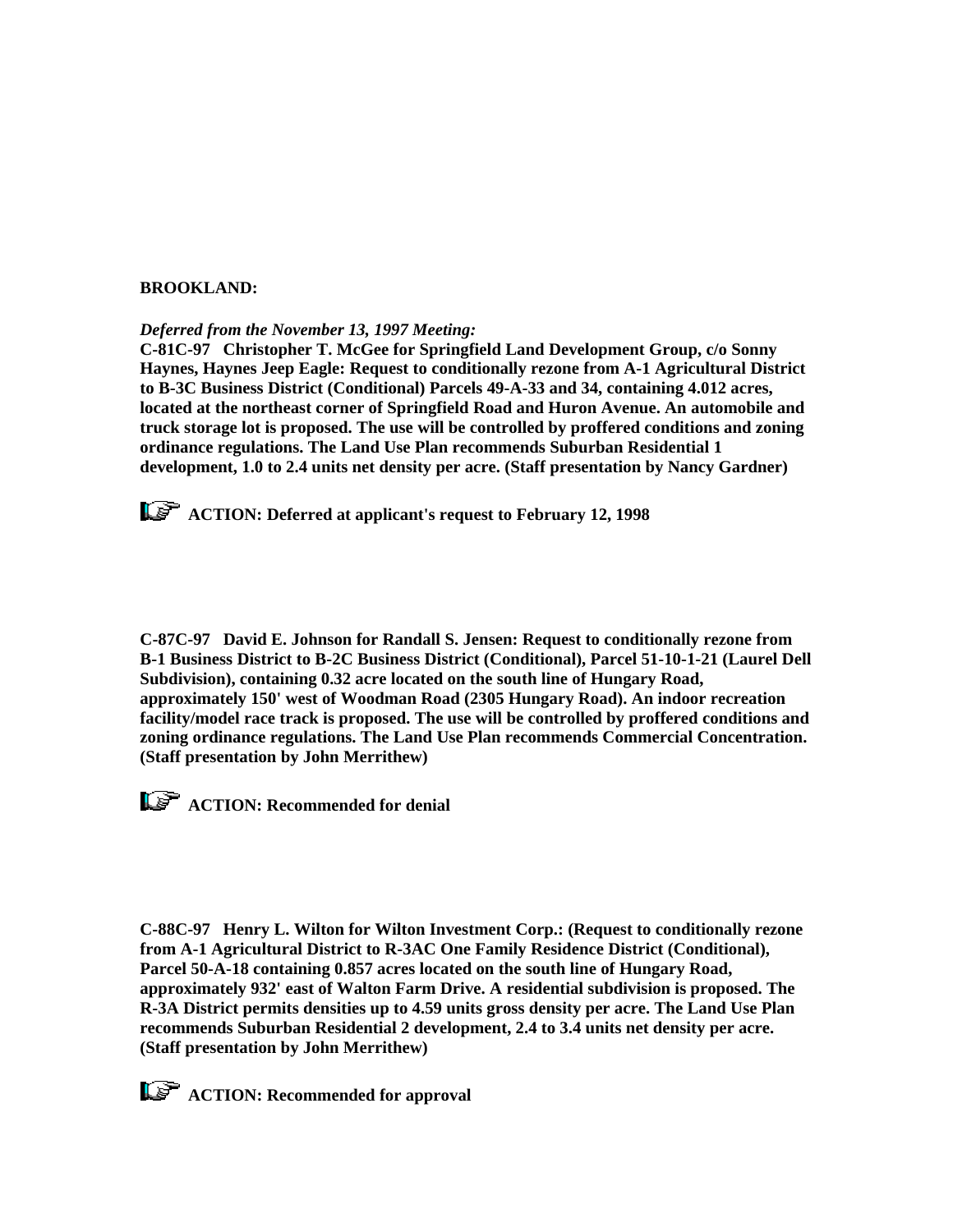#### **FAIRFIELD:**

**C-64C-97 Abigail S. Phillips for Dodson Bros. Exterminating Co.: Request to conditionally rezone from R-4 One Family Residence District to B-3C Business District (Conditional), part of Parcel 53-A-12, containing 0.301 acres, located at the southern terminus of Portsmouth Street approximately 250' west of Brook Road (U.S. Route 1). A pesticide service is proposed. The use will be controlled by proffered conditions and zoning ordinance regulations. The Land Use Plan recommends Commercial Concentration development. (Staff presentation by Jim Lehmann)** 

 **ACTION: Deferred at applicant's request to January 15, 1998**

**C-89C-97 Henry L. Wilton for Wilton Development Corp.: Request to amend proffered conditions accepted with rezoning Case C-44C-96 on Parcels 32-A-76, 77, 79 and 81 containing approximately 25 acres located on the east line of Greenwood Road beginning approximately 221' north of Rebel Road. The site is zoned R-2AC One Family Residence District (Conditional). The R-2A District permits densities up to 3.23 units gross density per acre. The Land Use Plan recommends Suburban Residential 1 development, 1.0 to 2.4 units net density per acre. (Staff presentation by Mark Bittner)**

**ACTION: Recommended for approval** 

**C-90C-97 Ralph L. Axselle, Jr. or Andrew M. Condlin for General Investment & Development Co.: Request to conditionally rezone from O-2C Office District (Conditional) and O/SC Office Service District (Conditional) to O-2C Office District (Conditional) and M-1C Light Industrial District (Conditional), Parcels 54-A-1A and 2 containing 81.5 acres located on the north line of Parham Road approximately 770' east of Fredonia Road. Commercial, office, retail and light industrial uses are proposed. The uses will be controlled by proffered conditions and zoning ordinance regulations. The Land Use Plan recommends Office and Office/Service development. (Staff presentation by Nancy Gardner)**